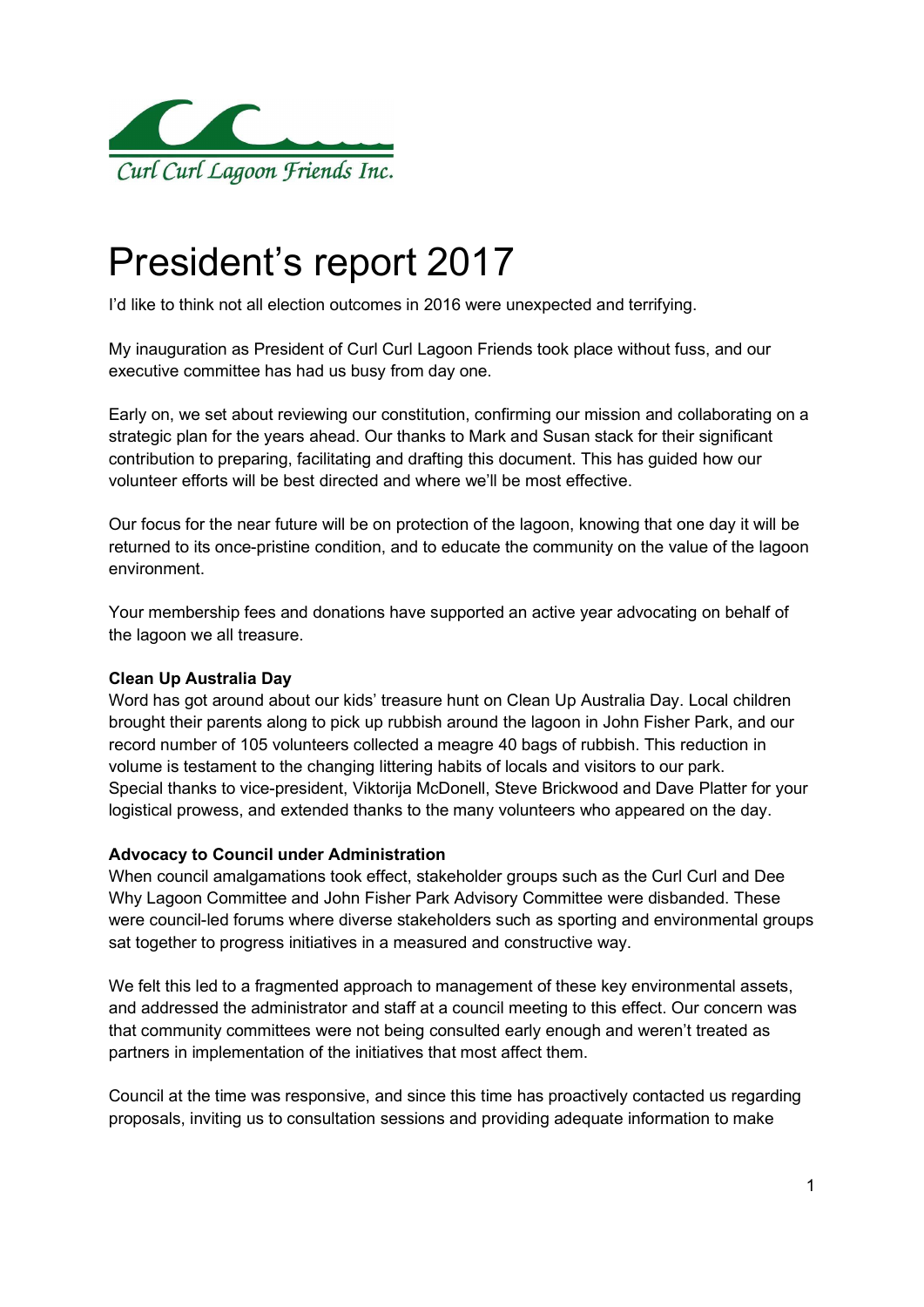informed submissions. We were pleased with the way we were consulted on the proposed walkway through The Glen near Surf Road as part of the Palm Beach to Manly walk, and are hopeful of an outcome that is sympathetic to the fragile environment it traverses.

Our executive members also engaged directly with Council Administrator Dick Persson on several occasions to raise issues and provide constructive solutions on concerns such as:

- Netball parking and traffic management around John Fisher Park, and
- The need to reclassify Stirgess Reserve from sportsground to passive recreation space as a park.

We're pleased to now have a dedicated contact at council with responsibility for John Fisher Park, Jeremy Smith - Manager Park Assets - Planning Design & Delivery. We welcome him tonight.

Thanks to Deb Moffat, Ray Cox, Jane Lush, Louise Hislop and Pam Rawling for their operational smarts and advice.

## Partnership with Council Staff

This year, we've been thrilled to join forces with Northern Beaches Council's Natural Environment unit to conduct a bird count survey over a two-year period to better understand our local avian population. Experts, enthusiasts and complete novices meet at the wooden bridge on the last Friday of the month at 7:30am, select a vantage point and count what they see over a 20 minute period.

We thank Jeanne Thuez, Environment Officer - Lagoons, for her expertise, organisation and motivation on this project. We're each more appreciative of the birdlife around us, and we look forward to the survey results.

Over the last 18 months or so, we've been so captivated by the science behind our local ecosystem, we organised a series information nights for the community that were impressively well attended. Our guru in this respect is Jason Ruszczyk, our other favourite Lagoons Environment Officer.

We're fortunate to have a scientist on our doorstep who is such a great communicator and whose enthusiasm for lagoon health is infectious. Thanks to Jason, we can all rattle off the term ICOLL (Intermittently Closing and Opening Lakes and Lagoons) with aplomb.

More on the oyster project to come.

## Our Local Representation

We have found an involved and interested partner in our new State MP, James Griffin, elected earlier this year. He declared in his inaugural speech in parliament one of his priority initiatives to be fixing up Curl Curl Lagoon, and in a further address commended the work of this very organisation. This is encouraging, and has opened up a dialogue regarding potential next steps.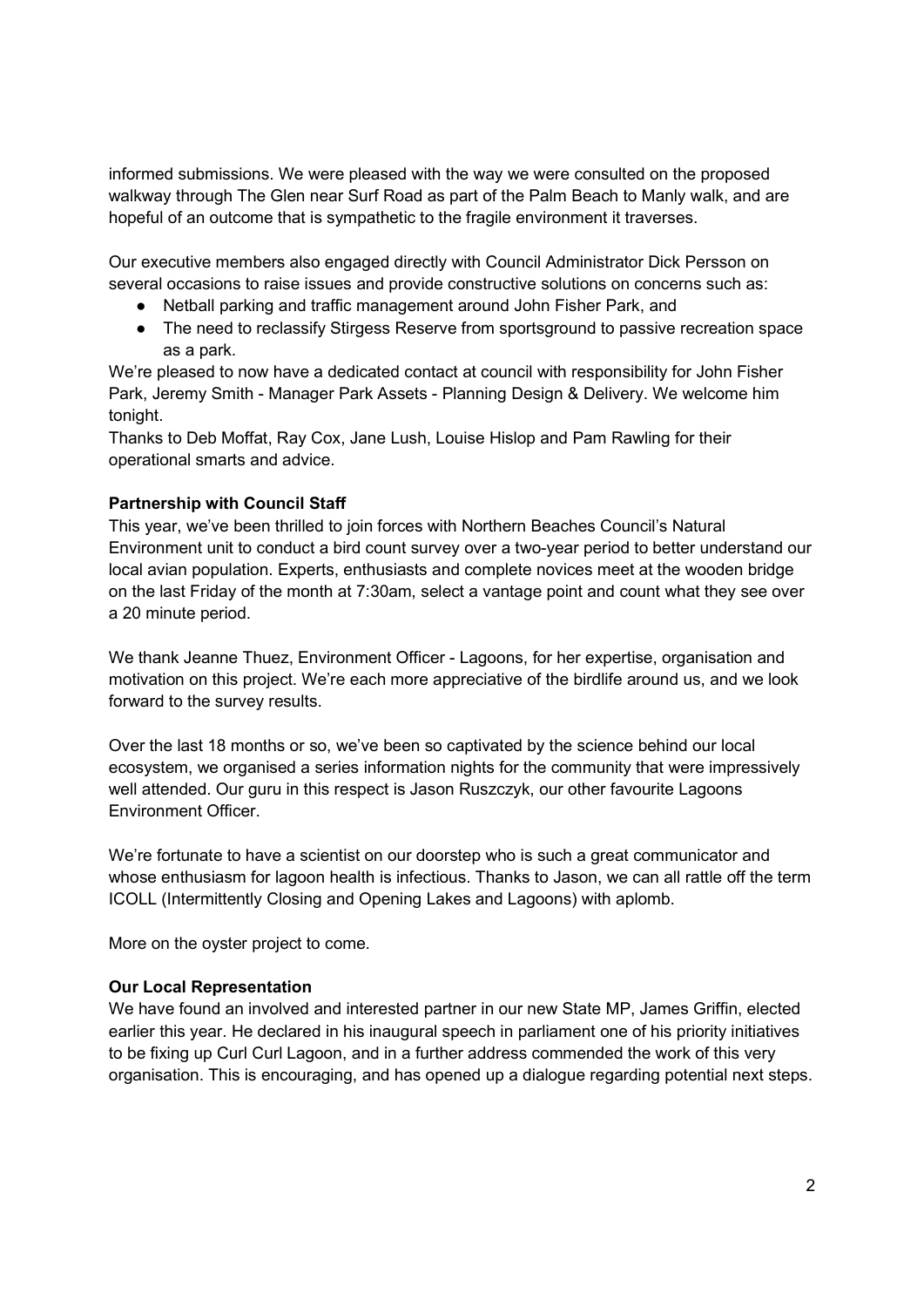I encourage anyone with enough time on their hands to read the relevant transcripts - it does make the chest swell with pride to have our rehabilitation and protection efforts recognised at this level.

Curl Curl Lagoon Friends met with council staff Jeanne and Jason, as well as with Todd Dickinson, Executive Manager Natural Environment & Climate Change and Adrian Turnbull, Manager Coast & Catchments, to talk through the collective vision and potential projects to improve Curl Curl Lagoon\*. The proposal was presented to MP James Griffin to consider when applying for Coastal and Estuary Grants and promoting the interests of our electorate.

There is a survey currently open for anyone to review and make comment on these, facilitated by Mr Griffin at: tinyurl.com/CurlCurlLagoon

## Pride in our Place – no Optus Tower

In a display of coordinated and determined effort, CCLF together with residents saw the Development Application for a 26m mobile phone tower in Adams Reserve rejected by Council and an independent panel of assessors.

- Over 800 petition signatures collected
- More than 150 objecting submissions made
- Manly Daily profiled concerns of residents and CCLF
- Over 13 speakers including CCLF President, Paula Cowan, presented arguments against the proposal before the Northern Beaches Development Assessment Panel in July.

We thank our local MP, James Griffin, councillor Natalie Warren, CCNPS Council, sporting groups and the hundreds of residents who stood together to protect the character of the locality we love.

Enjoy the view, people!

## Council Elections

Curl Curl Lagoon Friends hosted the Curl Curl Ward candidates for the recent council elections, at North Curl Curl Surf Club. We had a crowd of about 65 people who were rewarded with a courteous and cordial night, hearing the candidates speak and answer their sometimes tricky questions! We congratulate Michael Regan, our returned Mayor, David Walton and Natalie Warren on their election and thank them for their support tonight.

We look forward to a fruitful relationship with them as we continue to care for our local environment.

## Bush Care

If you've ever wondered what can be done about the weeds you've noticed invading our natives bushland, the answer could be closer at hand than you think. In just a few hours a month, you could learn how to recognise and remove weeds while making new friends at Bush Care. Join the custodians of Alan Newton Reserve on 1st and 3rd Saturdays at 9am and become part of the solution.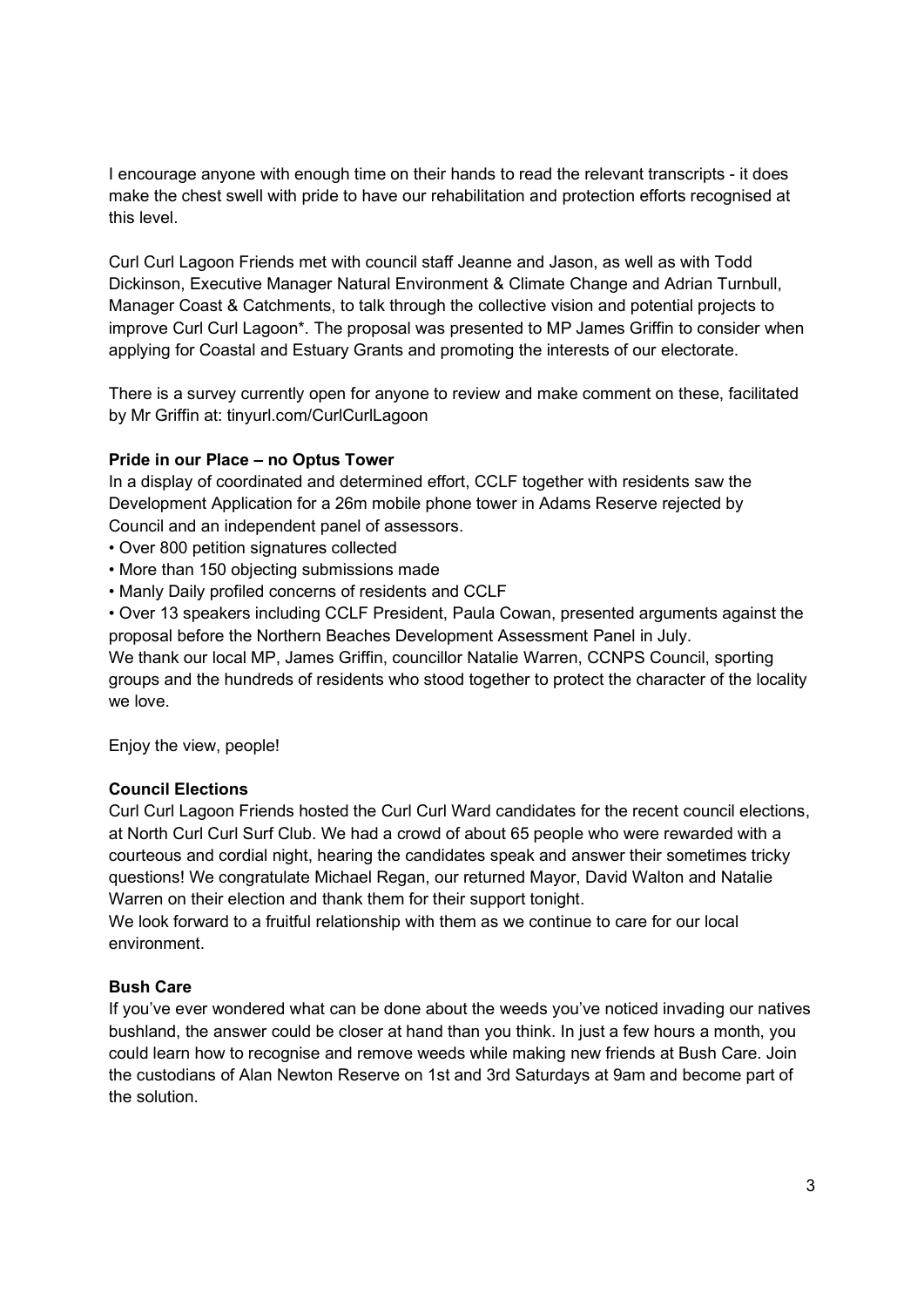## Respected Community Group

Curl Curl Lagoon Friends members are a diverse group with valuable and unique perspectives and experience. We have been approached by alert members to provide submissions on a range of issues this year from local to state issues. Thanks to these grassroots prompts, we have:

- Corresponded with Premier Berejiklian regarding the Biodiversity Conservation Bill and Local Land Services Amendment Bill that we believe will weaken protections for native flora and fauna;
- Helped to mobilise the community regarding the proposed Optus Monopole;
- Provided submissions regarding the CCNPS redevelopment project on matters of its impact on the local environment, lagoon health and heritage.

We thank Ray Cox, Chris Thomas, Steve Brickwood, Sophie Stack, Rebecca Eddington and others for bringing issues to our attention and lending their expertise to the response our group was able to make.

We value the input of those passionate about celebration and protection of our local treasure, Curl Curl Lagoon.

We look forward to the year ahead in the knowledge we have forged strong partnerships with the people who share our vision.